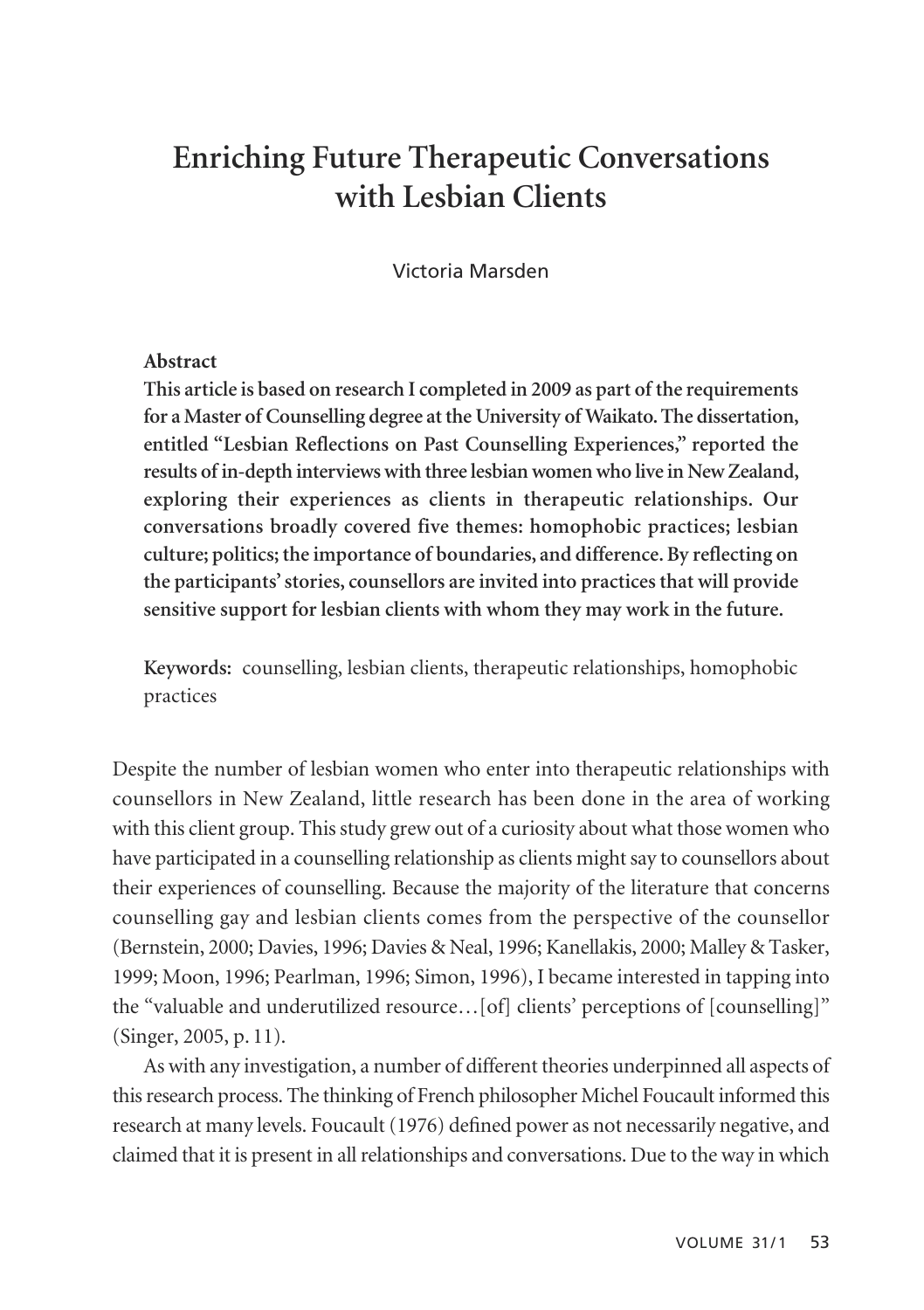power "is produced one moment to the next, at every point, or rather in every relation from one point to another" (Foucault, 1976, p. 93), power is exercised in the therapeutic relationship. One can wonder about how much power is reproduced in therapy and the effect of this on clients, particularly when the sexual orientation of a counsellor is different from that of a lesbian client. Foucault also discussed avenues of resistance within a power relationship, especially in the form of deconstructing discourse.

Heavily influenced by Foucault, social constructionist ideas also helped to shape this research in a number of ways. Social constructionism asks theorists to question knowledges that are presented as taken-for-granted truths. It asks us to identify assumptions that we hold, both consciously and unconsciously, and to examine and interrogate the ways in which these are often seen as "natural." There are a number of different aspects of social constructionism that I carried with me into this study: the power of language (Burr, 2003), the existence of multiple truths (Burr, 2003; Gergen, 1995; Sampson, 1989), the presence of agency within relationships (Burr, 2003; Harré & van Langenhove, 1999), and the ways in which we are shaped by and shape discourse (Burr, 2003; Weedon, 1997). This also led to the use of positioning theory (Burr, 2003; Harré & van Langenhove, 1999).

Poststructuralist feminist deconstruction of language also featured in my research. Contrary to essentialist definitions of language, within the framework of poststructuralist feminist theory, language is not transparent, it is not expressive in that it can often be inadequate for communicating or expressing the message a person wants to convey, and it does not label the "real world" (Weedon, 1997). Instead, meanings attributed to words or language in general are dependent on who is speaking, to whom the speaker is talking, the context in which these words are spoken, and the discourses into which they are voiced. This theory proposes that the meanings that language holds or communicates are open to exploration and/or challenge. Poststructuralist feminism also views language as a site for political resistance. This refers to how language, and the way it is used, can and often does reproduce the dominant discourses within which it is situated.

Another of feminism's key threads woven through this research is the influence of the personal on the political. The revolutionary catch-phrase of the 1970s, "the personal is political," values the richness of knowledge that can be gained through the sharing of one's personal experiences. Laird (1989) refers to this as a longstanding feminist commitment to enable women to tell the stories of their lives to supportive audiences. In terms of research, this allows for acknowledgement of the women who have been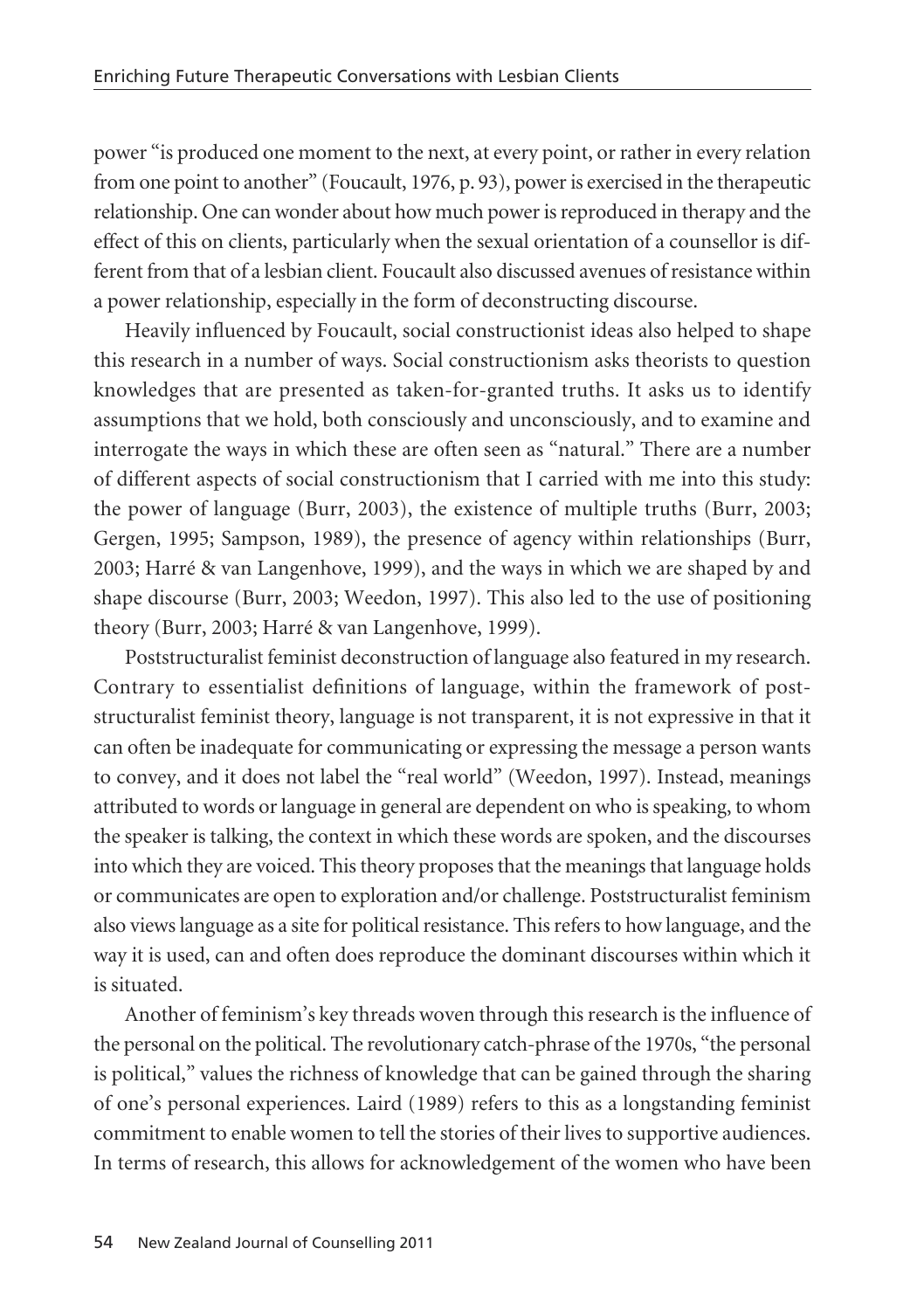interviewed for this study. Rather than presenting their stories as objective fact, and in my words, I attempted to weave their voices into the presentation of this research as much as possible (Denzin, 2005; Reinharz, 1992).

I also drew in some threads from Participatory Action Research (Kemmis & McTaggart, 2000) when weaving this research project together. These include the wish to reflect on counselling situations that Susan, Lana, and Anika experienced in order to move away from thinking of the world in an either-or dichotomy, and to continue to consider how "people…are historically, socially and discursively constituted" (p. 557).

Qualitative research also characterised this study. I was guided by the approach that qualitative researchers take towards their participants in order to explore things in their "natural settings, attempting to make sense of, or to interpret, phenomena in terms of the meanings people bring to them" (Denzin & Lincoln, 2000, p. 3).

As a counsellor, my practice is guided by narrative therapy constructs. Some of these include placing the client at the centre in counselling conversations, taking up a position of curiosity rather than one of expertise, unpacking the meanings of words used by the client, holding gently the stories that are shared with me during sessions, exposing and examining discourses that arise as we speak, and witnessing compassionately (Weingarten, 2003) the stories that are shared with me in a way that honours the people who share them. It is with these "hoped for directions" (Johnson, 1999, p. 211) that I entered into research. I soon discovered that I needed to adjust these ideas slightly so that I could step out of the position of therapist and into that of a researcher. Instead, I took with me the ethics sustaining the narrative ideas above. For example, I would guide the interview process for research purposes while keeping curiosity close by, I would unpack ideas and language used in the interviews, I would allow participants to review the transcripts of our conversation together, and I would witness the stories that came through in the research interviews in which we both took part.

#### **Introducing the Participants**

One of the three participants came to the study through responding to a flyer I had placed in a location frequented by women who might identify as lesbian and who would be willing to share their experiences of counselling. The other two came through mutual acquaintances. Lana (60), Anika (25), and Susan (54) (pseudonyms used to protect the anonymity of research participants) identified publicly as lesbian and were of New Zealand European descent. Each participant had entered counselling at various times between 1990 and 2002. The age at which each participant came out as lesbian varied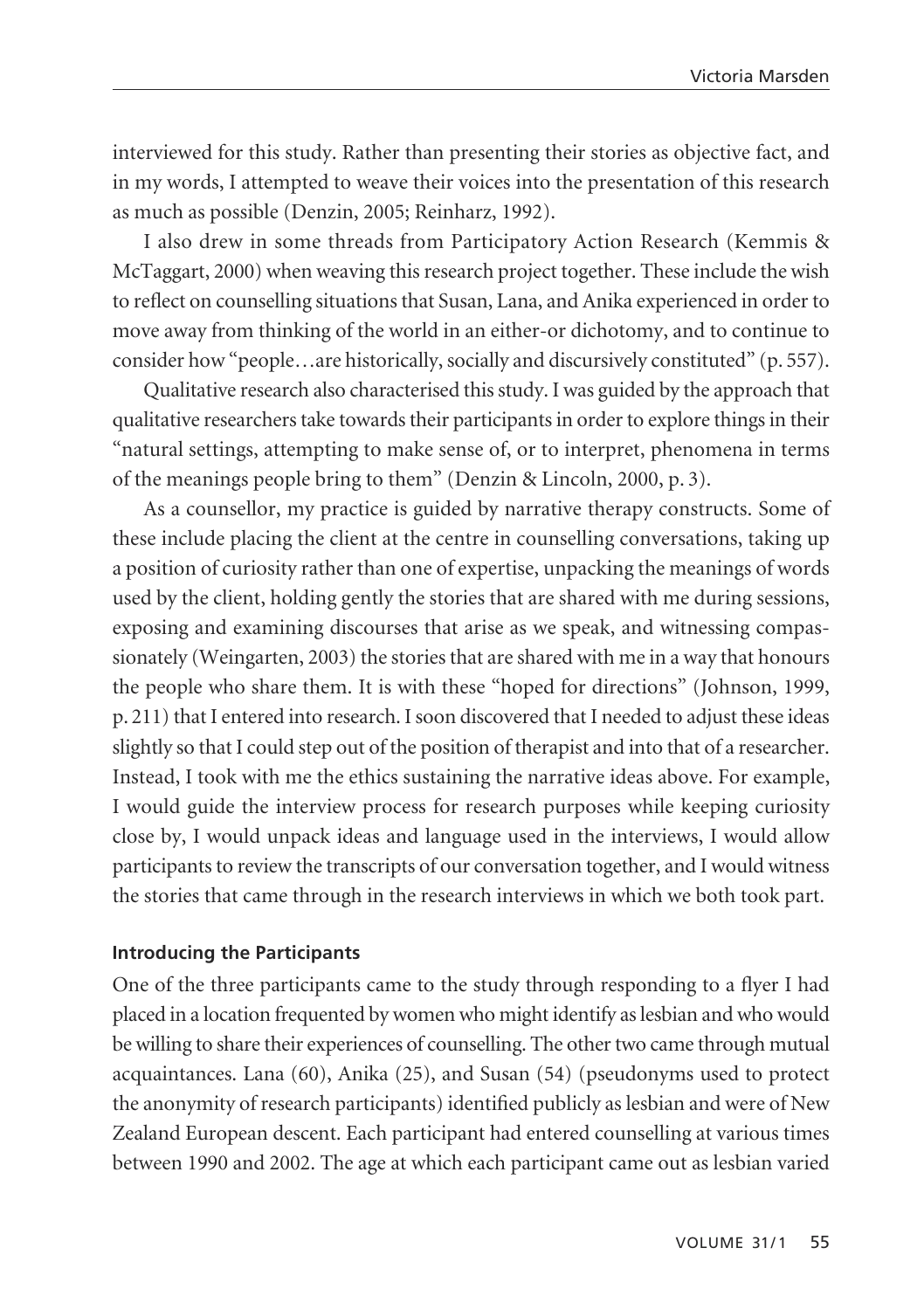also, from nine years to 19 years old. At the time of the interviews, one of the participants had entered into a civil union with her partner the previous year, one had been in a relationship for two years, and the third participant was single. Together, these women offered insight into a wealth of "insider knowledges" (Kitzinger, 1987; Reinharz, 1992) pertaining to counselling lesbian clients.

Lana, Susan, and Anika experienced counselling in different contexts and settings, and from these counselling experiences offered useful suggestions for counsellors to bear in mind when counselling lesbian clients. These fell loosely under the headings of homophobic practices, lesbian culture, politics, the importance of boundaries, and difference.

## **Homophobic Practices**

Homophobic counselling practices were an area that all three women touched on in their interviews. When reflecting on the influence that homophobia (defined in this research as a significant prejudice toward those people who identify as lesbian) can have on the counselling relationship, Lana connected homophobic practices with the oppression that lesbian women have faced in history: "I mean that's part of being an oppressed group," acknowledging that there were still many places in the world, even in some rural parts of New Zealand, where "even though it is not so oppressed…you could still get beaten up because you are a lesbian."

In 1993, Stacey published a study on the experiences of lesbian clients in counselling in the United States. Her research addressed the influence of homophobic thinking and actions in the counselling relationship and the reaction of counsellors when they learned of a client's lesbian orientation. She explored ways in which a counsellor's assumption that a client is heterosexual in itself reinforces the homophobic discourses that already exist within the fabric of society.

Unfortunately, in a homophobic culture, counsellors are not immune to being shaped by and shaping heterosexist attitudes that contribute to the oppression of gay and lesbian clients (Bernstein, 2000; O'Dell, 2000). In practice, this heterosexism can take many forms. As mentioned above, the most common heteronormative attitude that seems to be prevalent in counselling is revealed when a counsellor assumes that a female client is in a relationship with a male partner. Comments or questions about a lesbian client's husband or boyfriend, or the use of the male pronoun "he" when asking about the client's partner, can have the effect of silencing the client immediately. The lesbian client then needs to decide whether she will challenge this heteronormative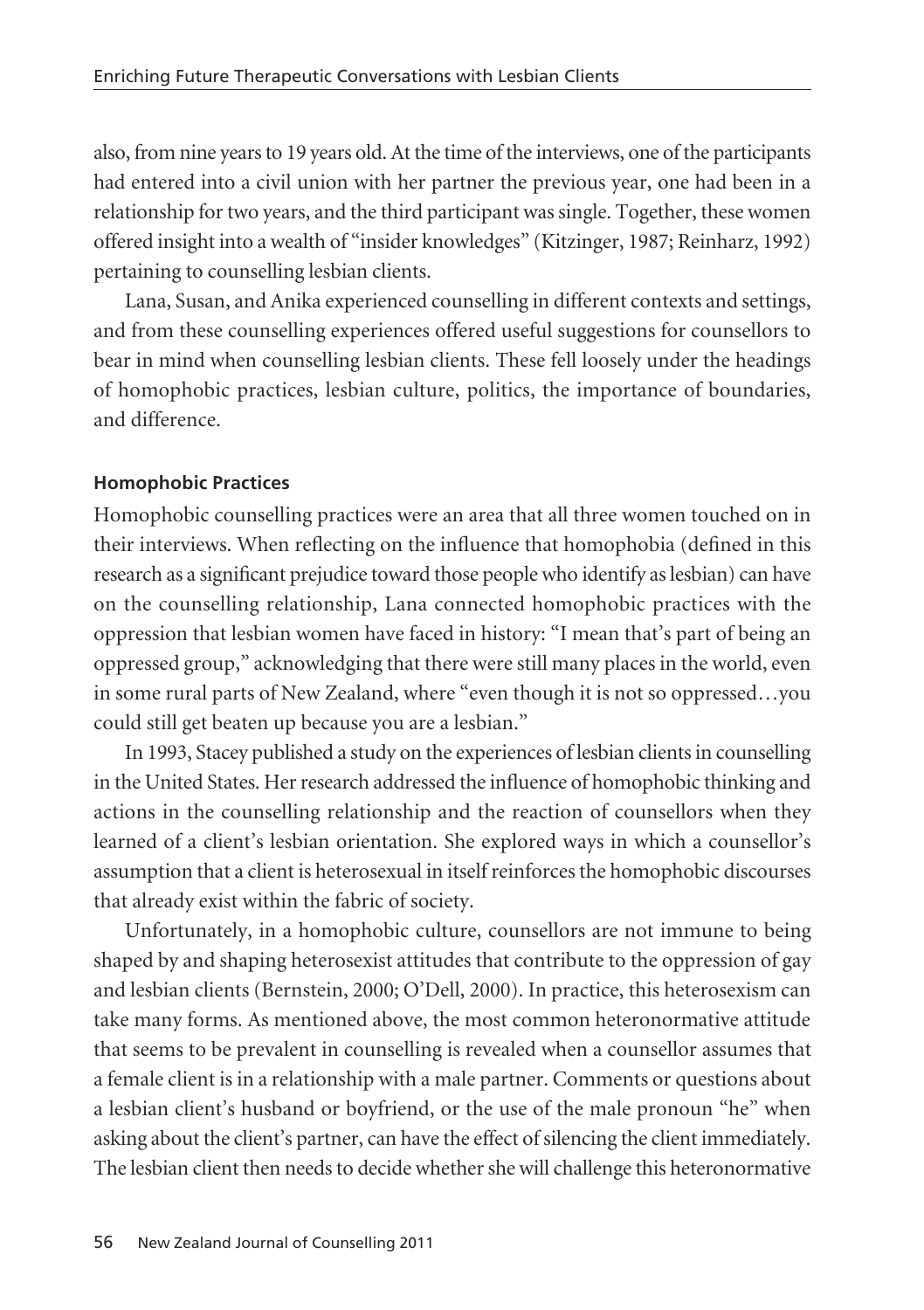discourse when responding to questions about her partner, or whether she will let slide the use of the male pronoun. One implication of not challenging this usage is that discussion around home and significant relationships can now be coloured by this assumption. The client can also be placed in the awkward position of having to decide whether she will challenge her counsellor during their first session together.

The ideas discussed above could be attributed to the living out of heteronormativity or heterocentricity in counselling relationships. These terms communicate a dominant societal discourse that exists today: everyone is heterosexual until proven otherwise. As a result of being subjected to this discourse of heteronormativity, a lesbian client may perceive the therapeutic relationship as an unsafe place within which to talk about her lesbian identity.

McLean (2002) makes an important point during his reflection on counselling gay and lesbian clients as a male heterosexual counsellor. He talks of how homophobiafuelled injustice is maintained by many who "close their eyes and ears to the injustices all around them, because these injustices do not impact directly on them" (p. 71). McLean offers several suggestions for standing against heterocentricity at an agency level, including speaking up when homophobic discourses and/or practices are noticed, ensuring that magazines and images on agency walls include lesbian women and gay men, and if needed, changing the wording on forms and documents that communicate assumed heterosexuality.

Suggestions about how to avoid communicating heteronormativity within counselling relationships include listening for and picking up on gender-neutral terms that clients use, openly enquiring about the names and genders of significant individuals that come up in counselling conversation and, if it arises, keeping dialogue open following a female client's reference to her attraction to another woman or to women.

Making visible the practices that shape heterocentric discourses, as well as reflecting on the ways in which counsellors continue to shape homophobic practices, would help to advocate for a more inclusive attitude toward sexual orientation and relationships. However, it is important to mention how the more overt or blatant discourses are also present at times. For example, if a counsellor views homosexual attraction as a temporary or experimental phase of identity development, he or she may encourage clients to move away from what the counsellor perceives as "experimenting." Alongside this, some counsellors believe that lesbian and/or gay relationships are not acceptable and communicate this through the way they conduct counselling. This can take the form of attempted conversion from a homosexual lifestyle to one more closely allied with the heterosexual norm.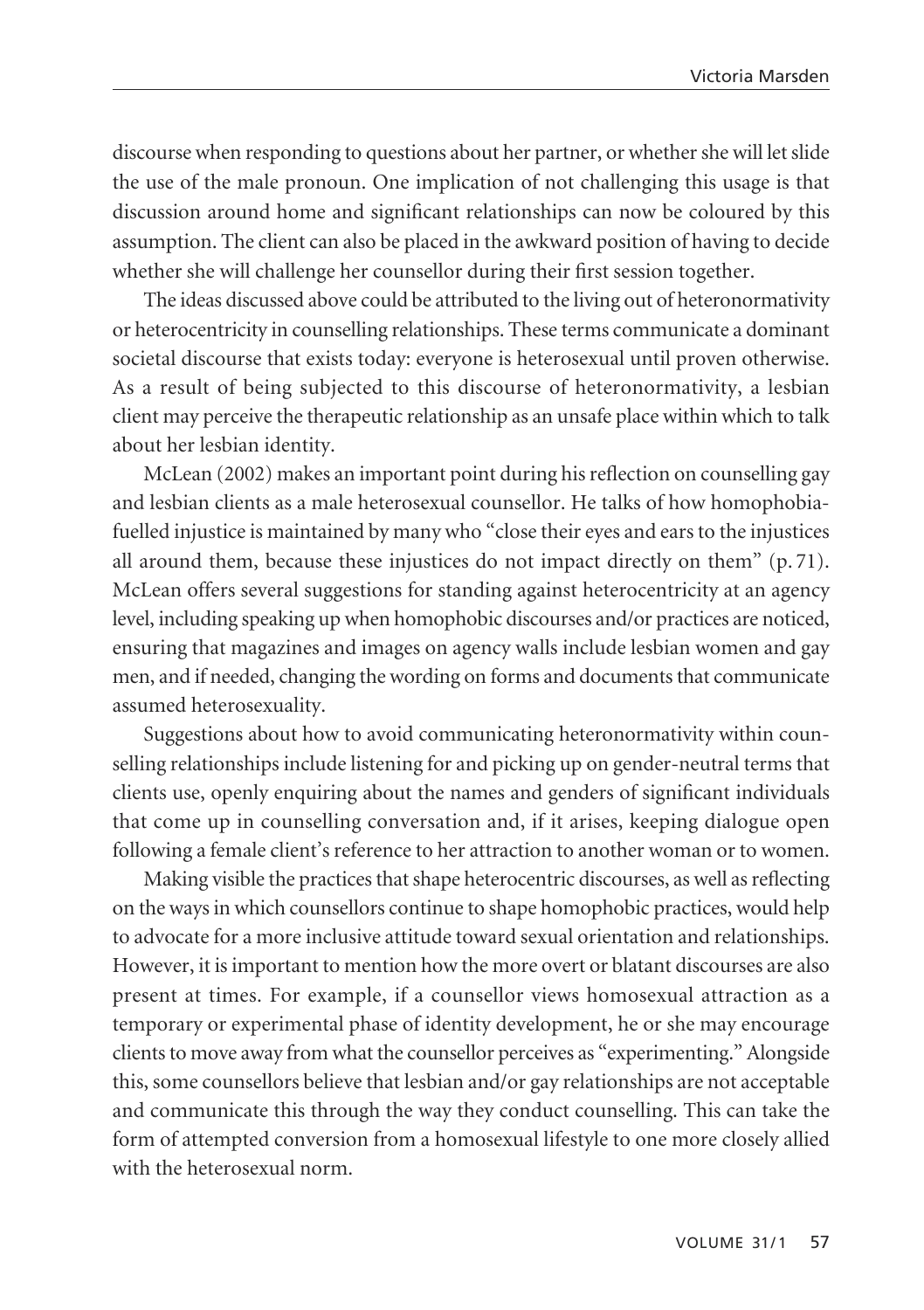In her own counselling, Susan, one of the participants interviewed for this study, experienced pressure to shut off her attraction to women and go back to her marriage and children, right from the beginning of her sessions with Robert, her male counsellor. By refusing to discuss Susan's attraction to women and her wish to explore coming out as a lesbian, Robert foregrounded heteronormativity and, in doing so, marginalised or deemed inappropriate Susan's feelings for women. Steering the therapeutic conversation away from her attraction to women brought forward Susan's feelings of sadness, fear, and a wondering whether "I definitely was doing the right decision." These doubts were compounded even further when Susan realised that Robert was attempting to change her sexuality to that of the norm: "I almost felt like he thought that he could change me…from being gay to being a straight person, to getting on with my marriage and children and family." Susan experienced Robert's attitude toward her lesbian identity as unsupportive and this led her to question her attraction to women overall. By assuming that counselling is an environment within which a counsellor can alter a client's sexual orientation, Robert had positioned Susan as submissive and malleable. Questions arise around what the implications might be for the client's selfnarrative and the beliefs she holds about herself in taking up this space. In this situation, Susan was inevitably silenced. This example calls counsellors to take care that they do not close down opportunities to discuss sexual orientation if this is what the client wishes to talk about.

The presence of homophobic beliefs and practices in the counselling relationship that Susan had entered made the coming out process much more difficult. Susan spoke of spending a significant period in each session in tears, and then leaving this to continue crying in the car park. She questioned whether having had a different, more positive, normalising (Stacey, 1993) or affirming (Davies, 1996; Young, 1996; Zur, 2006) experience of counselling might have made the journey less challenging: "I think it would've made the road a lot easier to travel, having had someone I could talk to, even someone to affirm some of the things I was thinking, some of my doubts."

As counsellors, we try to practise ethically and to be of assistance to our clients. Susan's experiences, although they took place over 15 years ago, can teach us ways in which we can provide a more supportive counselling environment for clients who do identify as lesbian. In the NZAC Code of Ethics, two sections are relevant to this discussion of counselling and homophobic practices:

*4.1. Act with care and respect for individual and cultural differences and the diversity of human experience.*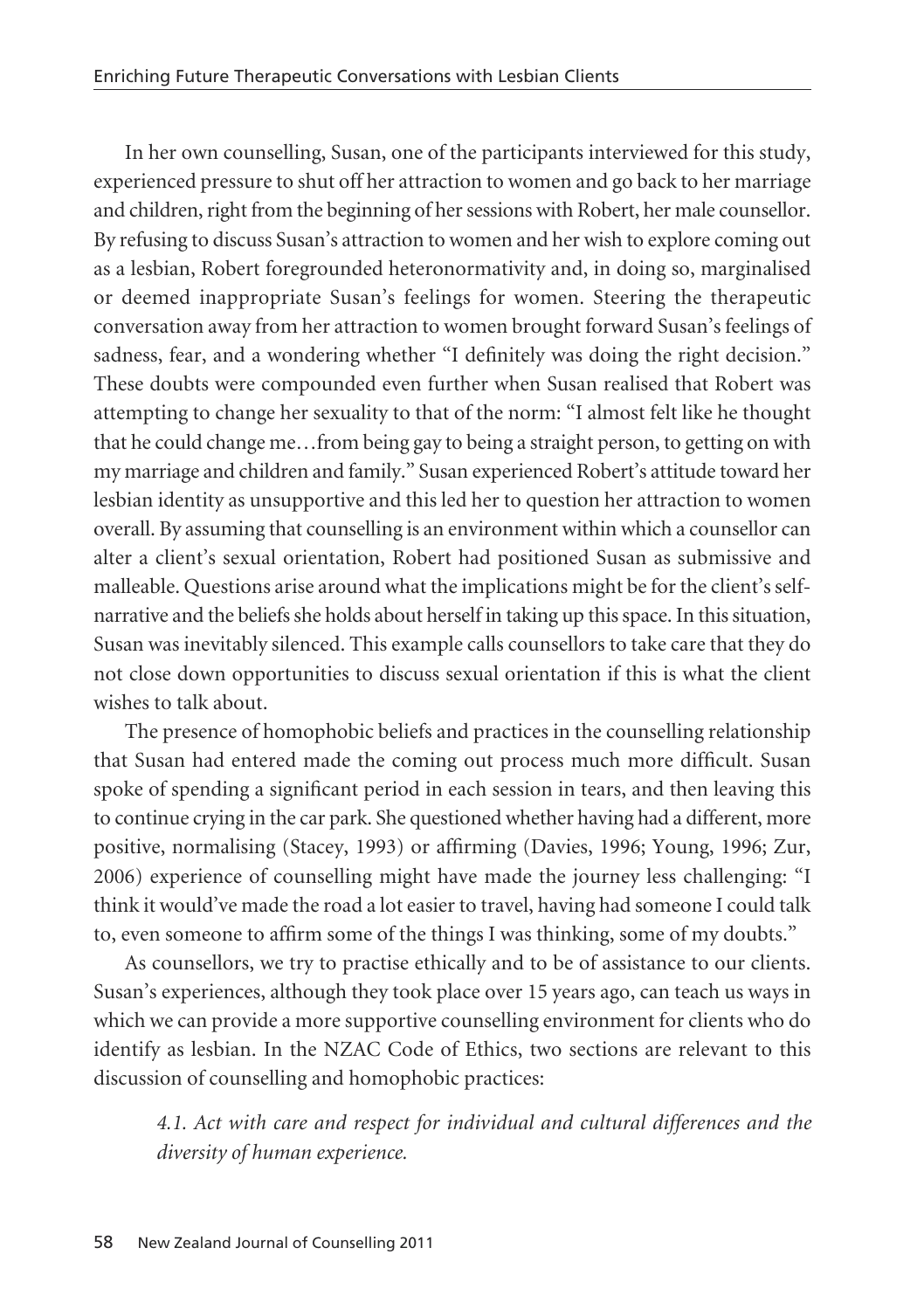*4.2. Avoid doing harm in all their professional work.* (New Zealand Association of Counsellors, 2002)

The first of these ethical principles refers to how a counsellor must act with care and respect for individual cultural differences and human diversity. If a counsellor responds to a lesbian client by implying or suggesting, either covertly or obviously, that she should choose a life outside of lesbian experience, the counsellor is definitely not honouring cultural differences and/or human diversity.

Section 5.2 of the NZAC Code of Ethics also addresses the importance of respecting the individuality and diversity of clients, especially in regard to their sexual orientation. This aspect of the Code of Ethics refers to how:

*(c) Counsellors shall learn about and take account of the diverse cultural contexts and practices of the clients with whom they work.*

*(d) Counsellors shall avoid discriminating against clients on the basis of their race, colour, disability, ethnic group, culture, gender, sexual orientation, social class, age, religious or political beliefs or on any other basis.* (New Zealand Association of Counsellors, 2002)

Section 5.2(d) is vital when discussing counselling with lesbian clients, as it states that counsellors should strive to avoid discriminating against clients on the basis of their sexual orientation. Again, Susan's experiences included clear discrimination around her sexual orientation, with Robert choosing not to enter into discussion around her lesbian experiences and feelings. This speaks to Card's (1997) claim: "Ignorance is not, strictly speaking, absence of knowledge; it is absence of attention" (p. 52).

Malley and Tasker (1999) refer to the importance of lesbian clients feeling able to discuss the complexities that surround the coming out process. They see counselling as an environment that can "provide a much needed space in which to explore the many implications of 'coming out': who to come out to, when to tell them [and] how to tell them" (p. 18). Hewson (2002) acknowledges how a lesbian woman (or a gay man) "who wants to be out has to make constant decisions about how to do this" (p. 58). Deciding whether to "come out" is also an inevitable part of a counselling relationship for the client.

A number of unique areas need to be addressed when working with a lesbian woman who is wishing to come out to those around her. These include how a person might approach "coming out" with her family and friends, possible reactions of others,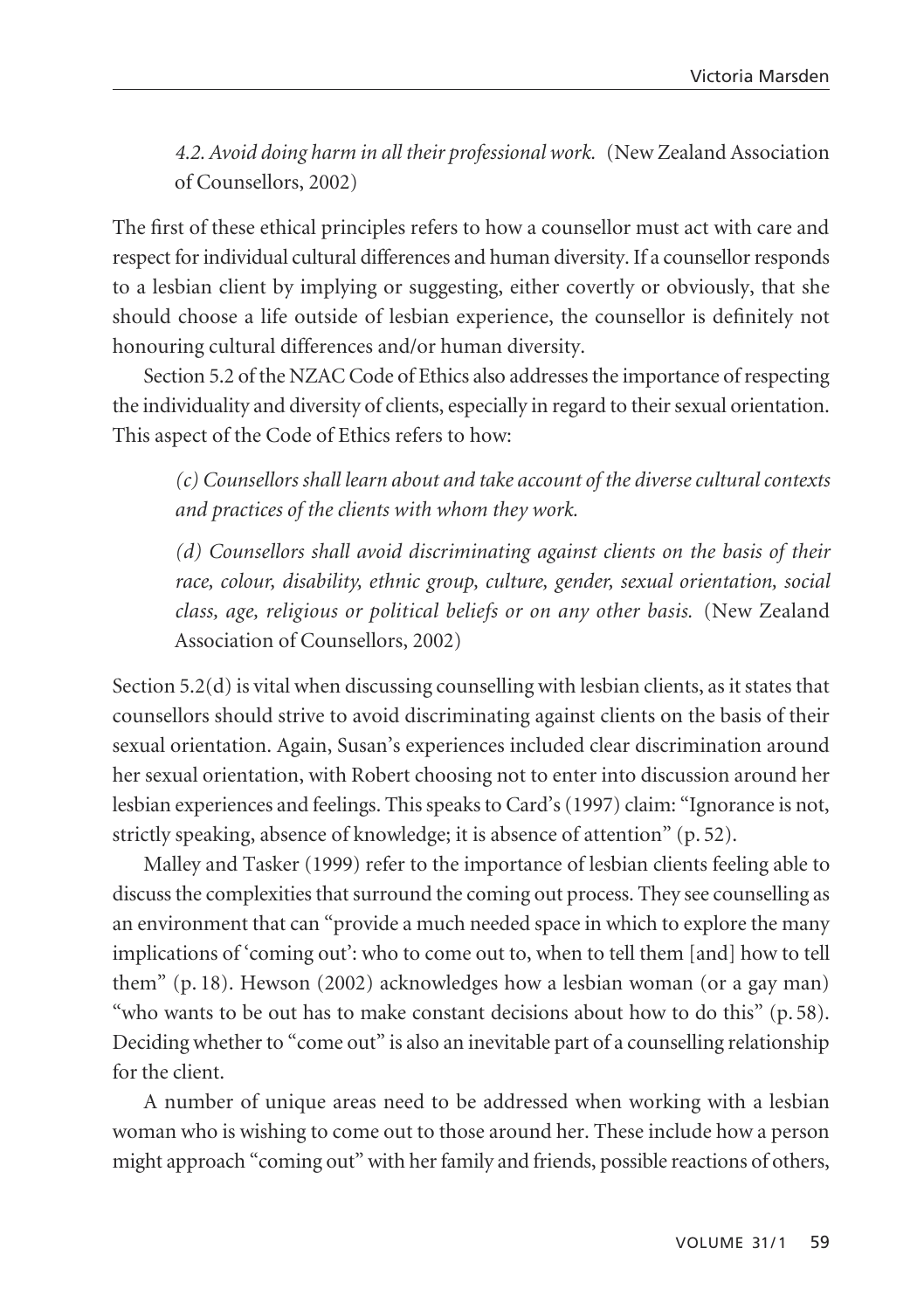how to manage if family members and/or friends respond negatively, whether the client wishes to come out at work or not, and what it means to the client to be able to live openly, acknowledging her partner as being of the same gender.

# **Lesbian Culture**

Card (1997) refers to lesbian culture as the "variety of social practices and relations, local customs, vocabularies, symbols and so on" (p. 13) that are shared by those who identify openly as lesbian. Malley and Tasker (1999) call this the "lesbian cultural context" (p. 9). This culture includes lesbian art, music, writing, and history. Bernstein (2000) refers to the importance of counsellors spending time and energy within lesbian culture, and places the responsibility for making oneself familiar with lesbian culture firmly in the hands of the counsellor.

Kort (2004) emphasises the necessity for counsellors to remain aware of their own assumptions about gay and lesbian people and clients. He also discusses the importance of counsellors remaining aware of what he refers to as their own lack of knowledge about gay and lesbian issues. These may include legal inequalities that lesbian women and gay men face; the current social context in terms of homophobic discourses; current news events—for example, recent hate crimes; a general overview of gay and lesbian history in New Zealand; employment differences for gay and lesbian employees; the lack of gay and lesbian public role models or images in the media; the emotional and physical strain of living in a heterocentric society, and what it might be like to have to negotiate revealing your sexual orientation or having to hide the gender of your partner on a daily basis.

Section 5.2(d) of the NZAC Code of Ethics also draws attention to the importance of counsellors familiarising themselves with the different cultures and experiences that clients may bring to counselling:

*Counsellors shall learn about and take account of the diverse cultural contexts and practices of the clients with whom they work.* (New Zealand Association of Counsellors, 2002)

The importance of counsellors familiarising themselves with lesbian culture was something that Susan, Lana, and Anika drew attention to in their conversations. Suggestions were offered, including reading lesbian books, frequenting local gay and lesbian bookshops, going to gay and lesbian film festivals, and talking to people they know who identify as lesbian.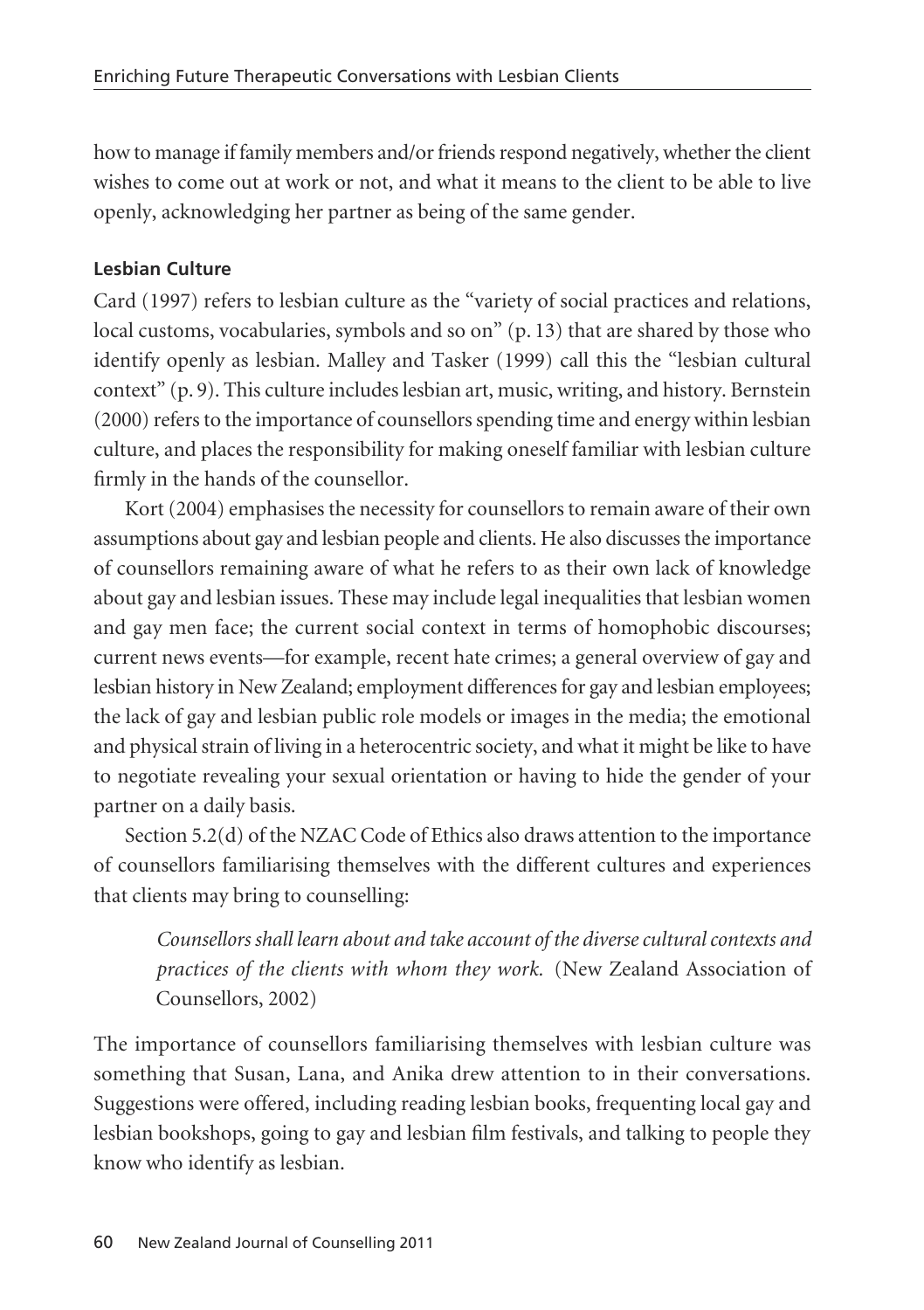Anika spoke of it being essential that, while experiencing some of what the general lesbian culture is about, counsellors should also value the individual stories and experiences that lesbian clients share with them in counselling. She referred to the importance of stepping outside the common stereotypes that exist about lesbian women, such as short spiked hair, men-hating, long underarm hair, separatist, and childless. While holding some knowledge about lesbian culture, it is vital that counsellors do not allow this to colour or filter clients' stories. Although lesbian women may share similar experiences, how they make sense of them is individual to their own life journeys.

All three women talked of the importance of counsellors remaining aware of generalisations they may be holding around lesbian women. These include the butch/femme discourse that seems to follow lesbian women around and can, at times, fuel homophobic practices. This discourse refers to the assumption that a lesbian relationship must mirror that of a heterosexual relationship (Bepko & Johnson, 2000): one woman is cast in the role of the male, and the other in the role of the female. The butch/femme binary gained a following in the 1950s and 1960s as women in lesbian couples stepped into these gender roles in order to "pass" as heterosexual couples when in public. These gender roles also remained in place out of the public eye, with the butch partner taking up patriarchal privileges while the femme in the relationship fulfilled the role of the wife.

However, having said this, the butch/femme dichotomy is becoming far less common in lesbian relationships, at least in the visible sense. It is not uncommon these days to see a lesbian couple walking hand-in-hand, both looking and behaving as if they have a relationship that sits significantly outside of those butch/femme relationship roles. This is an illustration of Davies' (1991) resistance to discourse: the lesbian couple are aware of discourses around there being gender roles in a lesbian relationship, yet they resist these and, by doing so, challenge the taken-for-granted status of this discourse as a whole.

The prevalence of such social discourses as the replication of gender roles in lesbian relationships makes it imperative that counsellors remain aware of stereotyping, consciously and deliberately examining their own assumptions regarding lesbian women and their relationships, and the ways in which these may position their clients. Stacey (1993) also refers to the importance of counsellors "adopting a political position [around the social oppression of lesbian women and] developing personal exposure to gay and lesbian lifestyles" (p. 7) in order to nourish or grow their awareness when counselling lesbian clients.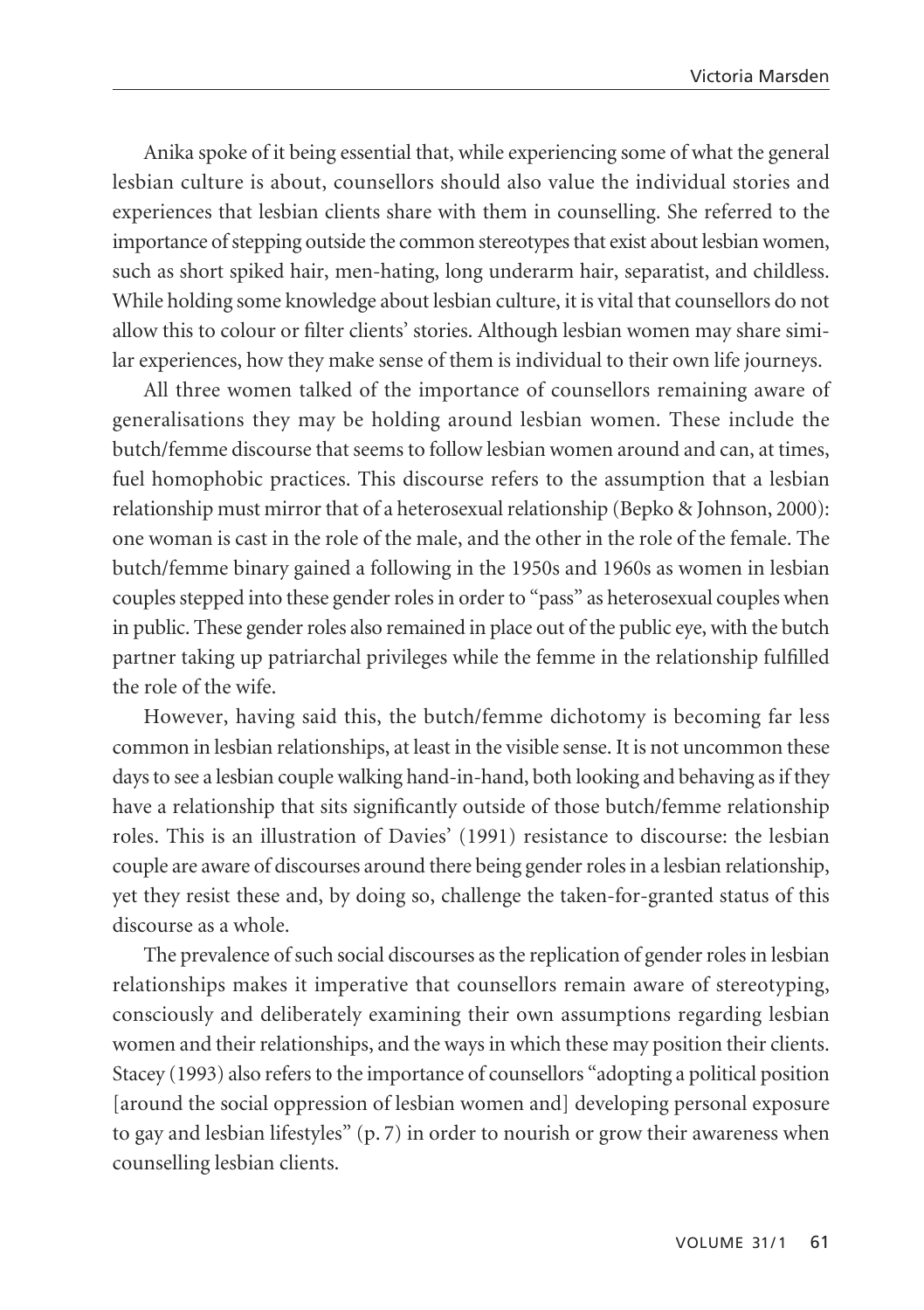Reflecting on counselling in general, Lana, Anika, and Susan also noted the danger and inappropriateness of counsellors depending on their lesbian clients to educate them about points of difference that exist within lesbian culture (Bernstein, 2000). It should not fall to clients to educate their counsellors about what life as a lesbian woman might involve.

# **Politics**

One can not discuss lesbian culture without reference to politics. In New Zealand, from the emergence of the Homosexual Law Reform Society (then called the Wolfenden Association) in 1967 to the passing of the Homosexual Law Reform Act some 19 years later in June 1986, lesbian women have been on the front line, alongside their gay, transgender, and heterosexual comrades, fighting for equal rights and relationship recognition. The year 2006 saw the 20th anniversary of the passing of the Homosexual Law Reform Act by the New Zealand Parliament.

During her interview, Lana spoke of her extensive involvement in lesbian politics, beginning with the women's movement in the 1970s. As a result of the way in which this involvement had shaped her life experiences and the way she understood these, Lana identified the need for counsellors to have some sense of lesbian politics or "political consciousness" in order for them to be able to grasp some understanding of living as a lesbian woman in this country. Political consciousness can also provide space for exploration of how significant events in New Zealand's gay/lesbian history may shape what is discussed in counselling.

The limitations and restrictions placed on lesbian women throughout this history have inevitably influenced the positions available to those women who identify as lesbian, both in the past and in the present. It can also be helpful to understand this historical context, as history itself will, at certain points, shape what is discussed in counselling. As counsellors, it is critical to hold on to an awareness of this influence, while not assuming that these issues are of most importance to the client.

Despite her significant involvement in lesbian politics, Lana pointed out that it is very important that counsellors do not assume that because a client is lesbian, she is involved in or interested in politics: "I suppose having that political consciousness… [might be helpful for counselling when talking with lesbian clients] but then there could be many lesbians that don't give a damn about that." In fact, many lesbian women choose to live outside of the lesbian community as a whole and outside of the political aspect of society that other lesbian women are involved in. This was echoed by Anika: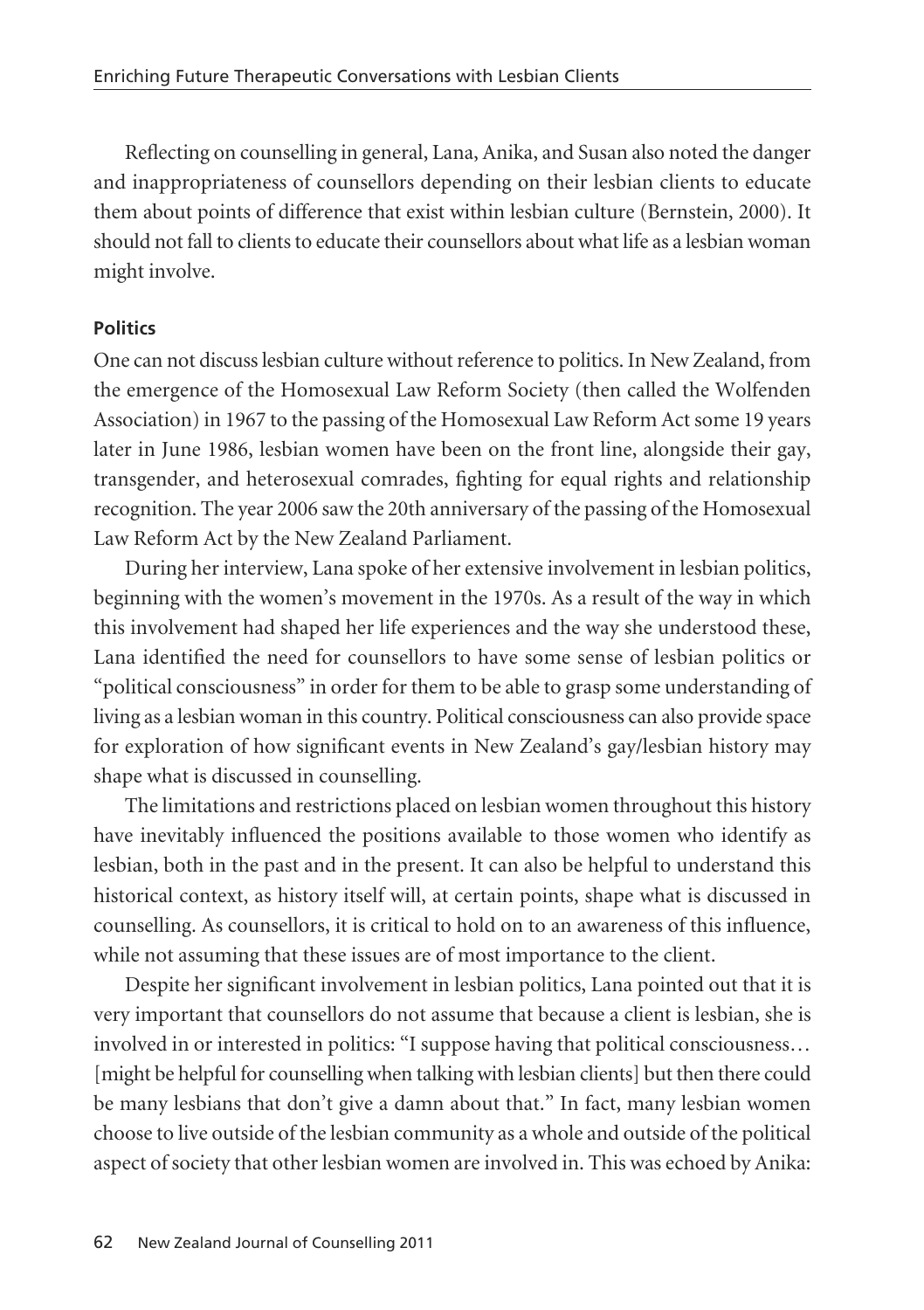"I mean, I know there are some lesbians out there who are real bloody right-wing feminists, and that's cool," and others who show little interest in politics at all: "I mean you have some that just don't give a f\*k about the politics."

### **Boundaries**

Maintaining clear boundaries in a professional relationship such as counselling is an area that has significance for lesbian clients, especially when they are working with lesbian counsellors. Due to the small size of the lesbian community in New Zealand as a whole, an even smaller group of lesbian women would come under the umbrella of lesbian clients and/or counsellors. This suggests a number of unique difficulties that may arise surrounding shared lesbian social spaces and counselling. Given the closeness of the lesbian community, the likelihood of a lesbian client and a lesbian counsellor finding themselves in the same social space at the same time is fairly high. However, in rural towns there may not be a lesbian social space at all, which brings up another facet that is not as often present with heterosexual clients/counsellors: friends in common.

All of the above point to the necessity that counsellors maintain appropriate boundaries in counselling relationships. According to Section 5.11.a of the NZAC Code of Ethics:

*Counsellors assume full responsibility for setting and monitoring the boundaries between a counselling relationship with a client and any other kind of relationship with that client and for making such boundaries as clear as possible to the client.* (New Zealand Association of Counsellors, 2002)

Ludbrook (2003) also referred to dual relationships when discussing how it is in the interests of both counsellor and client that "clear professional boundaries be set and observed" (p. 44). However, if counsellor and client both identify as lesbian and spend time in the GLBT (gay, lesbian, bisexual and transgender) community, there is a high probability of multiple relationships forming (Crocket, 2011; Gabriel & Davies, 2000; Kessler & Waehler, 2005; McFelin, 2011).

Of course, maintaining appropriate counselling boundaries is of importance in all counselling, but because of "the smallness and confinements of lesbian communities" (Pearlman, 1996, p. 73) this is paramount when lesbian counsellors engage with lesbian clients. The unique circumstances that exist when lesbian clients enter into counselling with lesbian counsellors indicate that some rethinking around dual and/or multiple relationships may be needed. Kessler and Waehler (2005) suggest that "the automatic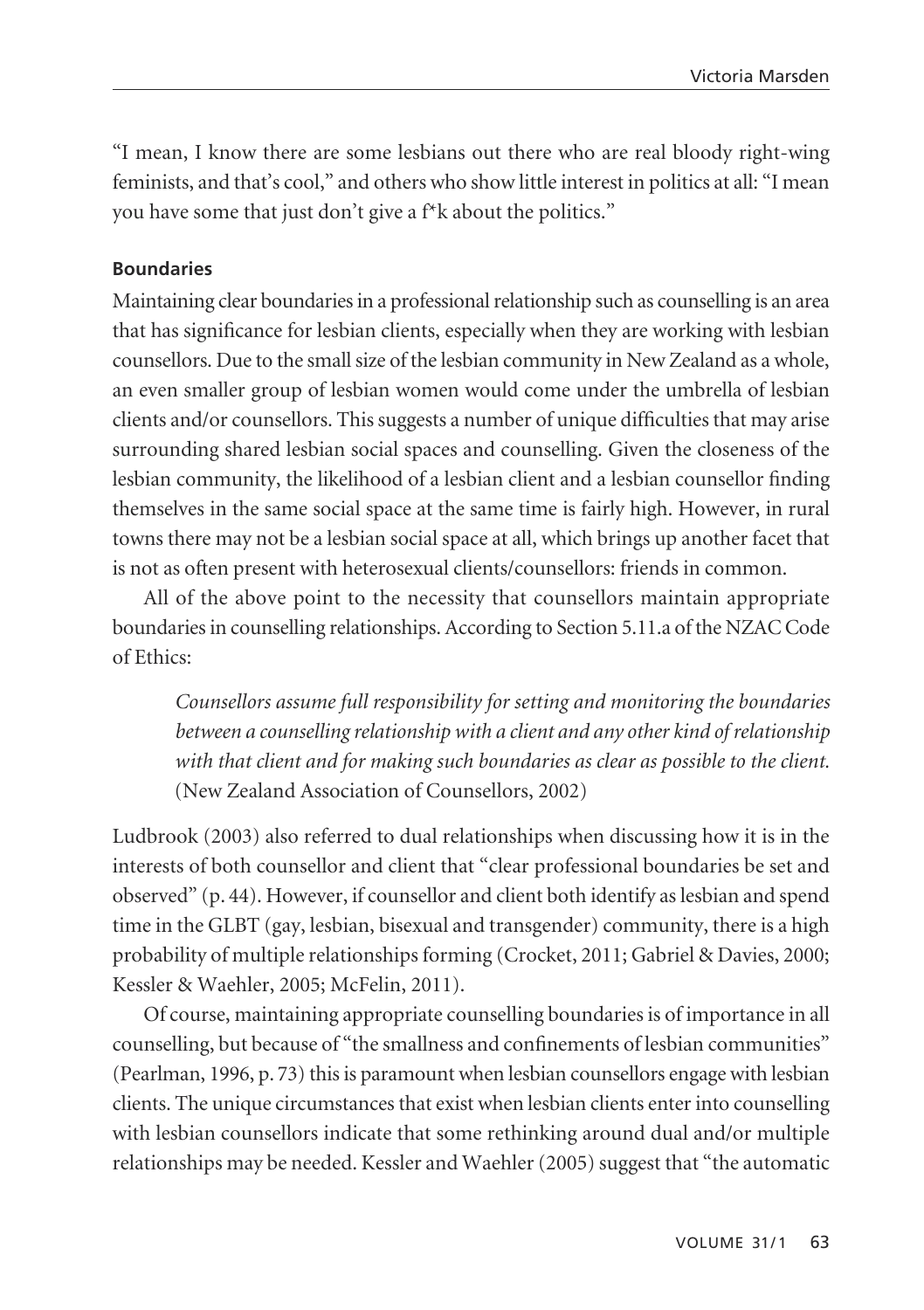knee jerk reaction to avoid all multiple relationships will come to be replaced with a more flexible and balanced perspective" (p. 71) in the near future. Crocket (2011) refers to the need to shift from the prohibition of these multiple relationships to "navigating through these complexities in ways that strengthen, rather than undermine, counselling relationships" (p. 129).

Although care must be taken around the intentions of both client and counsellor when entering into dual or multiple relationships within the lesbian community, one of the reasons that these multiple relationships may arise is that clients often select counsellors whom they are aware of or know through the lesbian community, in an attempt to avoid other counsellors' heterosexist and homophobic ideas and practices interfering with the counselling process. To then place rigid boundaries around contact outside of the counselling room may create significant difficulties for both counsellor and client.

Zur (2006) discusses dual or multiple relationships between counsellor and client in a rural setting. Due to the small percentage of lesbians who live in a rural community, a kind of "fish bowl" (Zur, 2006, p. 7) situation is created. As client and counsellor will inevitably meet outside of the counselling context yet within the community, Zur writes of the importance of addressing this with clients when they first enter the counselling relationship. McFelin (2011) refers to this also, including the suggestion that discussions take place around the details of these possible meetings, such as initiating contact at a social occasion if both client and counsellor are present. It is important that these courses of action are discussed clearly and overtly to prevent difficulties in the future. This is the case within New Zealand's lesbian community as well. As lesbian clients and lesbian counsellors may very likely encounter each other within the lesbian community, it is vital that the counsellor be "respectful of the client's sense of privacy and autonomy and abide by the confidentiality rule" (Zur, 2006, p. 7). As long as care is taken to negotiate boundaries and possible multiple relationships outside of the counselling setting, these situations do not necessarily need to be seen as negative aspects of living and practising as a counsellor in the lesbian community.

When a counsellor becomes aware of a client's lesbian identity, Kessler and Waehler (2005) recommend that space be provided for open discussion about how to manage if or when counsellor and client come into contact outside of the counselling room. The second step they encourage is to begin dialogue around the possible implications for the counselling they are undertaking together of multiple relationships that may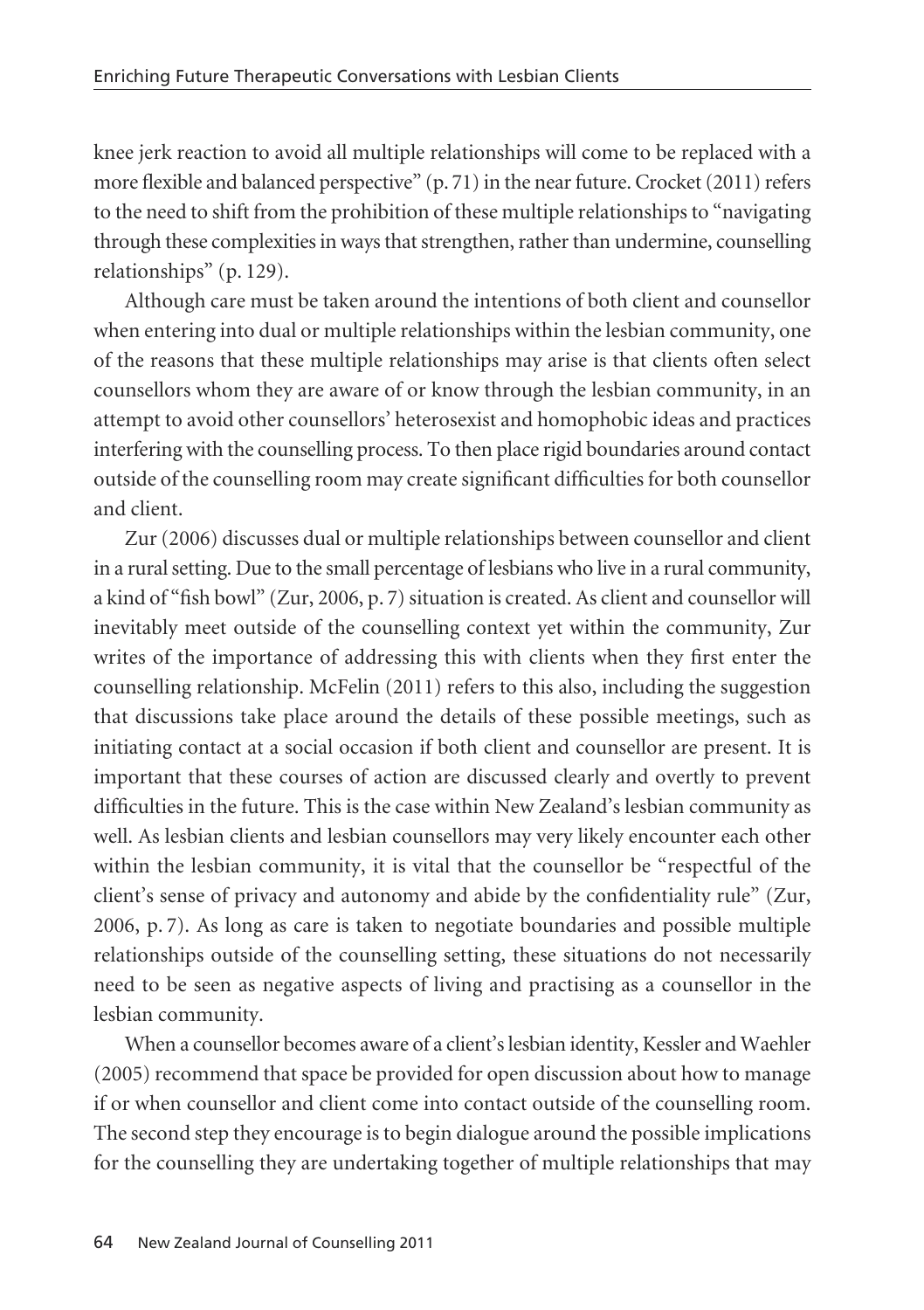arise due to contact within the community. And finally, Kessler and Waehler encourage the counsellor to gain clinical supervision from available supervisors to assist the continued monitoring of the effects of these multiple relationships if they arise. Gabriel and Davies (2000) suggest a similar process when lesbian or gay counsellors come across their lesbian or gay clients in the community.

Lana, Anika, and Susan all spoke of their preference to see a lesbian counsellor if they were to return to counselling. In addition to this stated preference, the importance of boundaries featured significantly in our conversations. Lana spoke of how a counselling relationship, due to the nature of the issues being discussed, is one of intimacy. She indicated that for her, "the client is the one who needs to be taken care of" by the counsellor, and that she would expect the counsellor to take up the role of the "watcher of the boundaries." Lana linked this with professionalism and how, if an issue did arise over boundaries, she would expect the counsellor to take this to professional supervision. Lana also emphasised the care that the counsellor must take in the counselling relationship to help the client to feel safe and heard: "the client has to feel like the counsellor is listening to them well and keeping them safe."

## **Difference**

The final theme that arose in these interviews was that of difference. Lana, Anika, and Susan all referred to the danger of placing GLBT peoples in one large group. To cite an oxymoron, something that does unite us is difference.

The creation of a large homogeneous group of those who are other-thanheterosexual, referred to as GLBT peoples, also creates a binary that can nurture oppression. Gay men, lesbian women, bisexual people, and transgendered people are pushed into one group, with the opposing group being those who identify as heterosexual. Although the joining of different non-heterosexual groups worked well in gaining solidarity in the struggle for gay rights in the 1970s and 1980s, celebrating difference within the GLBT communities seems to have come more to the fore since that time. This by no means undermines the uniting of GLBT peoples to fight for equality throughout history. Lesbian women today enjoy the results of this campaign for equal rights. However, in counselling practice, subscribing only to this hetero/nonhetero polarity can be harmful and isolating for clients who identify as other-thanheterosexual (Bernstein, 2000).

Malley and Tasker (1999) emphasise the differences that exist within the GLBT community by reminding us that difference does not depend on sexual orientation: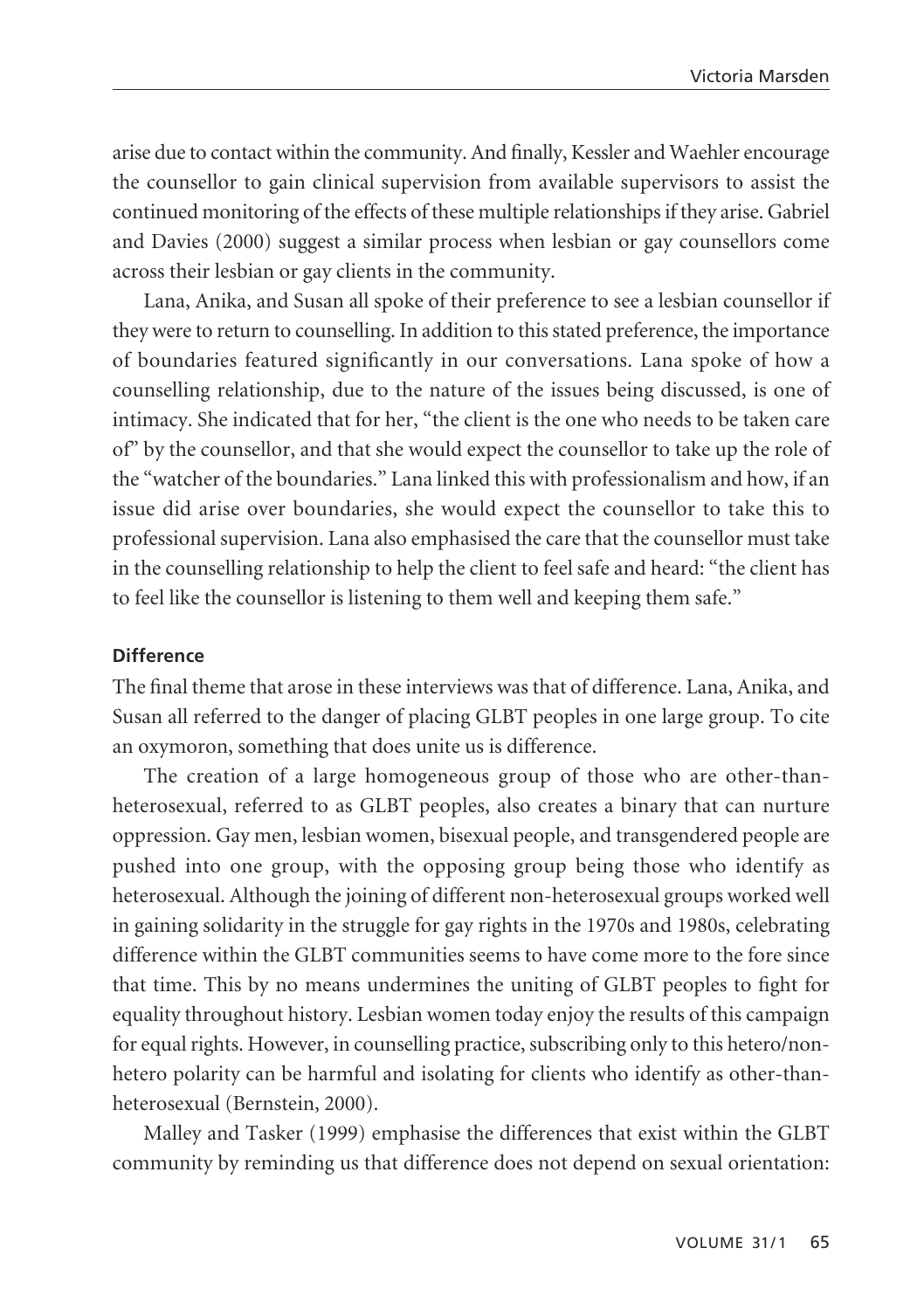"just as there are tremendous differences between heterosexuals, so there are between lesbians, gay men, and bisexuals" (p. 21). Bernstein (2000) also emphasises the importance of counsellors valuing each lesbian client as author of her own stories, rather than assuming that she subscribes to norms or stereotypes within the heterosexual or the GLBT cultures.

Anika highlighted this when referring to the presence of difference within the lesbian community. Although women who identify as lesbian often share some similar experiences, such as coming out and living outside heteronormativity, Anika emphasised how counselling is different for every person, regardless of their sexual orientation. Susan took another perspective in terms of difference by emphasising the similarities that all clients share, regardless of their sexual orientation: "I mean we're not that different from heterosexual people really…just treat us like normal people."

## **Deconstructing Discourse**

"We can only ever speak ourselves or be spoken into existence within the terms of available discourses" (Davies, 1991, p. 42). At various points in this article, I have discussed briefly the shaping effects on the counselling conversations that Lana, Susan, and Anika shared with their counsellors. As Davies (1991) points out, we exist primarily in discourse, and it is within conversation that these discourses are put into practice. This can be seen with the influence of heteronormativity in Susan and Robert's exchanges. The deconstruction of discourse provides the counsellor with an opportunity to assist a client in repositioning herself within these discourses when the counsellor is aware of them. For example, instead of reproducing the dominant discourse of heterosexuality in the way he approached Susan as a client, Robert might have been able to walk alongside Susan as they explored possible places for her to stand within this discourse.

Stacey (1993) writes:

*An appreciation of the powerful effects of our society's dominant discourses regarding sexuality is paramount if we are to approximate a respectful under standing of lesbian experience in counselling and contribute to change that neither pathologises, invalidates, nor ridicules the issues that lesbian clients bring to the [counselling] context.* (p. 5)

Earlier in this article, Lana, Susan, and Anika suggested a number of ways in which this appreciation could be gained. Stacey's emphasis on how this appreciation may help to communicate respect and understanding in counselling relationships was also echoed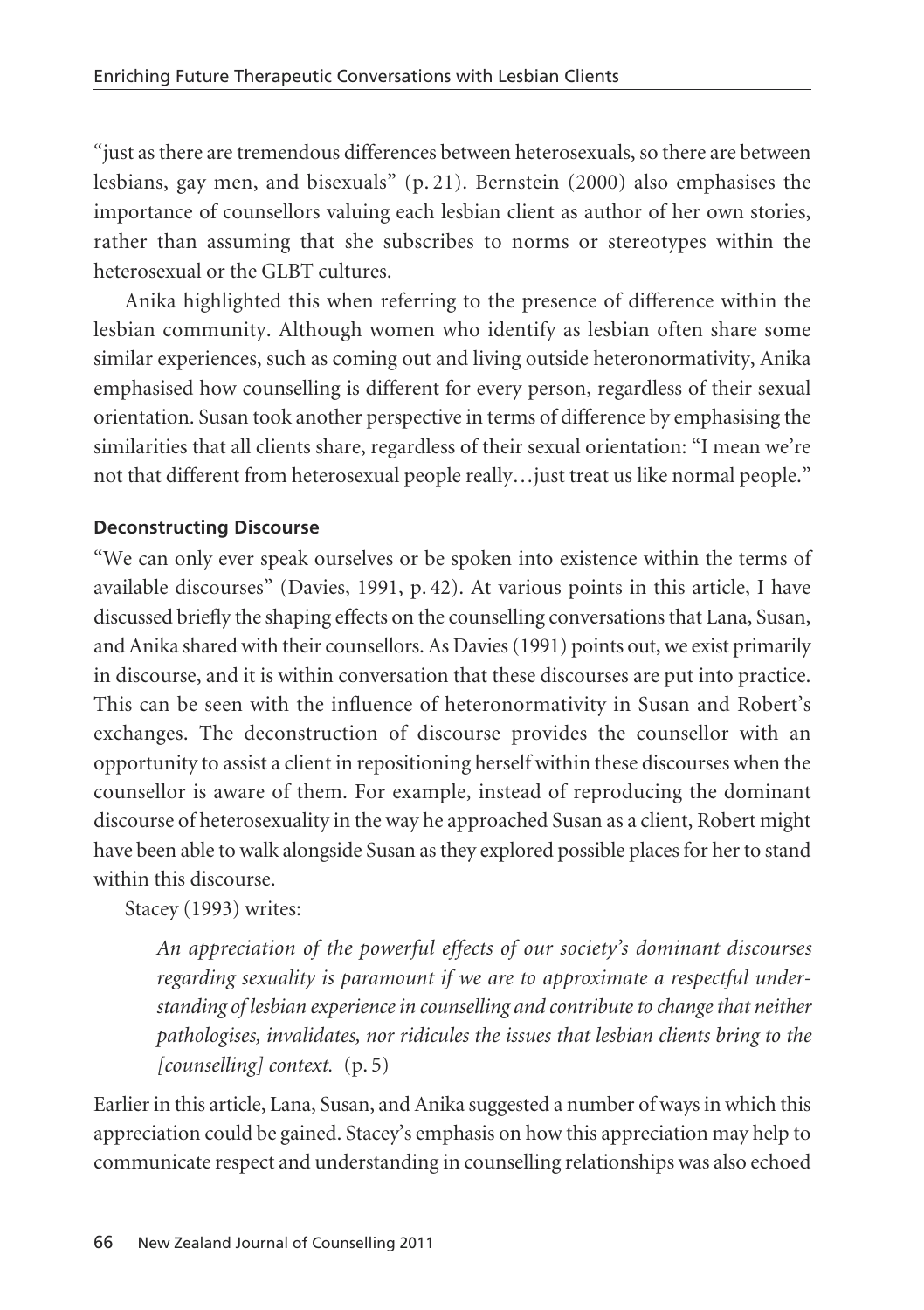in all three conversations. How this may contribute to change on an individual level for clients is a powerful reminder for counsellors about the need for social justice in terms of lesbian experiences.

In the hope of promoting societal and institutional change for our lesbian clients, Burstow (1992) emphasised that "it is critical that counsellors be able to co-investigate compulsory heterosexuality and its impact on their lesbian clients' lives" (p. 67). Although living in heteronormativity may not be a particular issue that clients bring to counselling, it is important that counsellors provide space for this to be discussed if a client so wishes. Providing the opportunity to discuss compulsory heterosexuality and other associated discourses in itself questions the dominant position these are awarded in New Zealand society. It also offers space for lesbian women to speak about the effects of heteronormativity on their daily lives.

#### **The Journey Ahead**

The reflections that these three women generously shared about their counselling experiences have illustrated a number of significant areas for us as practitioners to reflect upon. I hold the hope that from these reflections, we may all find possible ways to enrich the future counselling relationships we step into with lesbian clients.

#### References

- Bepko, C., & Johnson, T. (2000). Gay and lesbian couples in therapy: Perspectives for the contemporary family therapist. *Journal of Marital and Family Therapy*, *26*(4), 409–419.
- Bernstein, A. C. (2000). Straight therapists working with lesbians and gays in family therapy. *Journal of Marital and Family Therapy, 26*(4), 443–454.
- Burr, V. (2003), *Social constructionism* (2nd ed.). East Sussex: Routledge.
- Burstow, B. (1992). Difference: Working with lesbians. In *Radical feminist therapy: Working in the context of violence* (pp. 66–71). Newbury Park, CA: Sage.
- Card, C. (1997). What is lesbian culture? In *Lesbian choices*(pp. 11–35). New York: Columbia University Press.
- Crocket, K. (2011). Multiple relationships. In K. Crocket, M. Agee, & S. Cornforth (Eds.), *Ethics in practice: A guide for counsellors* (pp. 127–135). Wellington: Dunmore.
- Davies, B. (1991). The concept of agency. *Postmodern Critical Theorising*, *30*, 42–53.
- Davies, D. (1996). Homophobia and heterosexism. In D. Davies & C. Neal (Eds.), *Pink therapy: A guide for counsellors and therapists working with lesbian, gay, and bisexual clients* (pp. 41–65). Buckingham: Open University Press.

Davies, D. & Neal, C. (1996). An historical overview of homosexuality and therapy. In D.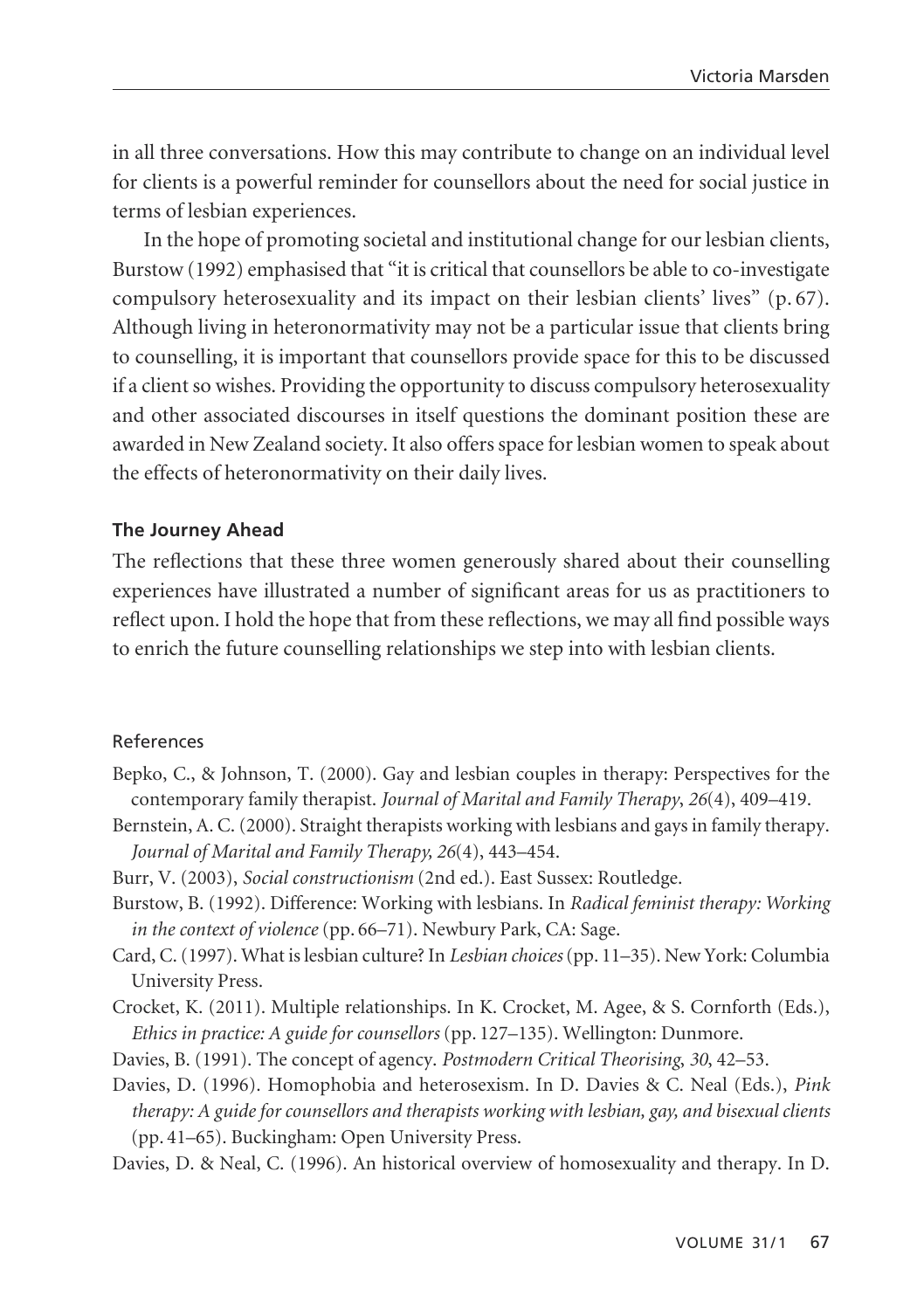Davies & C. Neal (Eds.), *Pink therapy: A guide for counsellors and therapists working with lesbian, gay, and bisexual clients* (pp. 11–23). Buckingham: Open University Press.

- Denzin, K. (2005). Emancipatory discourses and the ethics and politics of interpretation. In N. K. Denzin & Y. S. Lincoln (Eds.), *The Sage handbook of qualitative research* (3rd ed.; pp. 933–958). Thousand Oaks, CA: Sage.
- Denzin, N. K. & Lincoln, Y. S. (2000). Introduction: The discipline and practice of qualitative research. In N. K. Denzin & Y. S. Lincoln (Eds.), *Handbook of qualitative research* (2nd ed.; pp. 1–28). Thousand Oaks, CA: Sage.
- Foucault, M. (1976). *The history of sexuality: Volume 1: An introduction*. London: Penguin Books.
- Gabriel, L., & Davies, D. (2000). The management of ethical dilemmas associated with dual relationships. In C. Neal & D. Davies (Eds.), *Issues in therapy with lesbian, gay, bisexual and transgender clients* (pp. 35–54). Buckingham: Open University Press.
- Gergen, K. J. (1995). Relational theory and discourses of power. In D.-M. Hosking, H. P. Dachler, & K. J. Gergen (Eds.), *Management and organization: Relational alternatives to individualism* (pp. 29–49). Aldershot: Avebury Press.
- Harré, R., & van Langenhove, L. (1999). *Positioning theory: Moral contexts of intentional action* Oxford: Blackwell.
- Hewson, D. (2002). Heterosexual dominance in the world of therapy? In D. Denborough (Ed.), *Queer counselling and narrative practice* (pp. 52–62). Adelaide: Dulwich Centre.
- Johnson, L. (1999). Curiosity didn't kill the cat! In C. White & D. Denborough (Eds.), *Extending narrative therapy: A collection of practice-based papers* (pp. 209–216)*.* Adelaide: Dulwich Centre Publications.
- Kanellakis, P. (2000). Issues in HIV/AIDS counseling. In C. Neal & D. Davies (Eds.), *Issues in therapy with lesbian, gay, bisexual and transgender clients*(pp. 55–67). Philadelphia: Open University Press.
- Kemmis, S., & McTaggart, R. (2000). Participatory action research. In N. K. Denzin & Y. W. Lincoln (Eds.), *Handbook of qualitative research* (2nd ed.; pp. 567–605). Thousand Oaks, CA: Sage.
- Kessler, L. E., & Waehler, C. A. (2005). Addressing multiple relationships between clients and therapists in lesbian, gay, bisexual, and transgender communities. *Professional Psychology: Research and Practice, 36*(1), 66–72.
- Kitzinger, C. (1987). *The social construction of lesbianism*. London: Sage.
- Kort, J. (2004, May). Queer eye for the straight therapist: Creating an affirming practice for gay clients. *Psychotherapy Networker, 28*(3), 56–61.
- Laird, J. (1989) Women and stories: Restorying women's self-constructions. In M. McGoldrick, C. M. Anderson, & F. Walsh (Eds.), *Women in families: A framework for family therapy* (pp. 427–450). New York: W. W. Norton.
- Ludbrook, R. (2003). *Counselling and the law.* Hamilton, NZ: New Zealand Association of Counsellors.